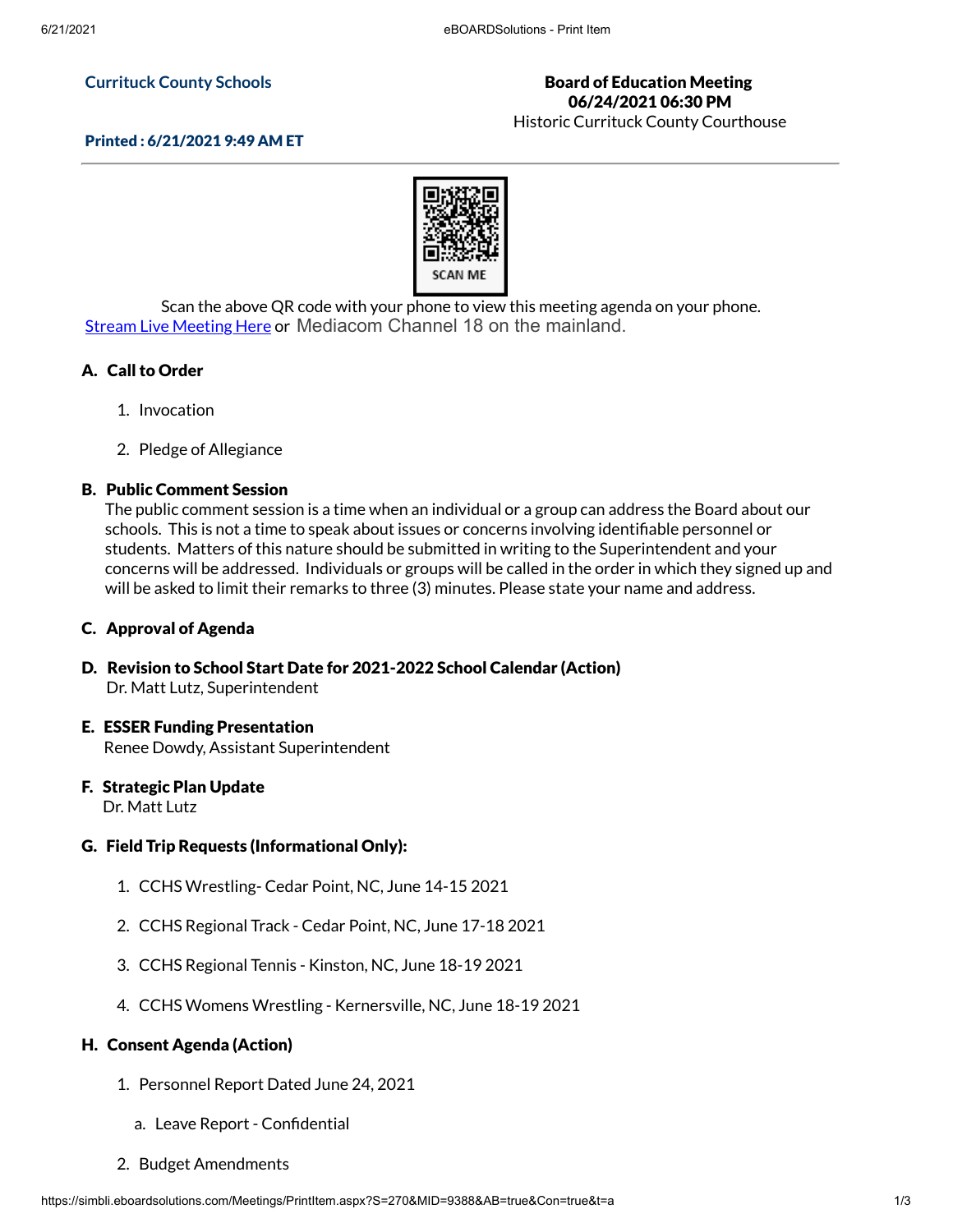- 3. 2021-2022 Payroll Calendars
- 4. School Based Mental Health Policy/Plan Virginia Arrington, Administrative Services Coordinator
- 5. Closed Session Minutes for May 12, 2021
- 6. Board Meeting Minutes for May 12, 2021
- 7. Contracts:
	- a. OSFM NC Department of Insurance Property Insurance Fund
- 8. Banking Reconciliations (Informational Only)
- 9. 1st Reading for Spring 2021 Policy Revisions
	- a. 1610/7800 Professional & Staff Development
	- b. 1710/4020/7230 Discrimation & Harassment Prohibited by Federal Law
	- c. 2440 Policy Review & Evaluation
	- d. 3300 School Calendar & Time for Learning
	- e. 3460 Graduation Requirements
	- f. 3610 Counseling Program
	- g. 4040/7310 Staff-Student Relations
	- h. 4125 Homeless Students
	- i. 4240/7312 Child Abuse & Related Threats to Child Safety
	- j. 4335 Criminal Behavior
	- k. 5000 Schools and the Community
	- l. 6120 Student Health Services
	- m. 6125 Administering Medicines to Students
	- n. 6320 Use of Student Transportation Services
	- o. 7232 Discrimination & Harassment in the Workplace
	- p. 7510 Leave
	- q. 7720 Employee Political Activities
	- r. 8310 Annual Independent Audit
	- s. 8341 Limited Claim Settlement
	- t. Spring 2021 Policy Memo